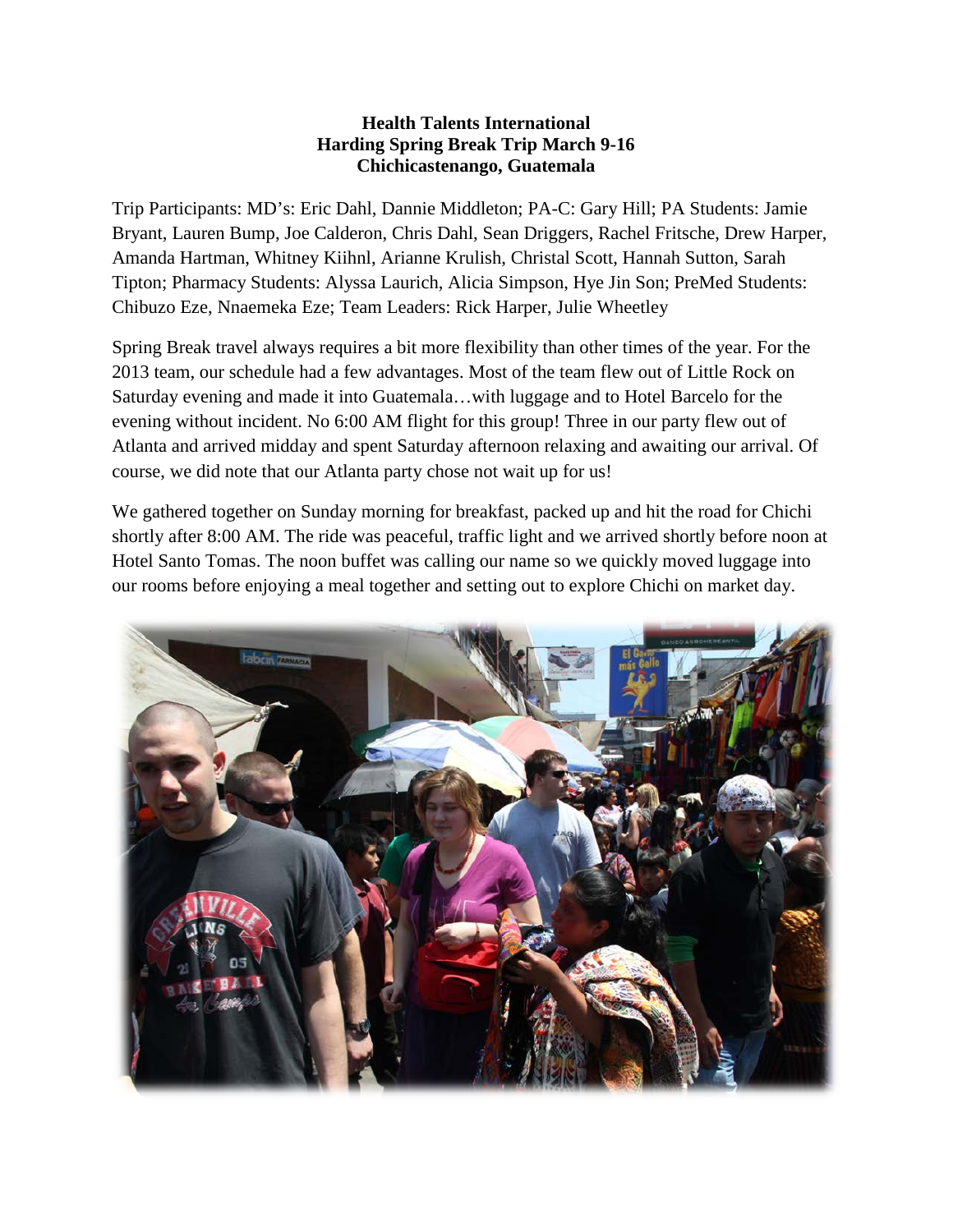After a few hours of shopping and relaxing, we met for an orientation period, then walked to the HTI office to claim t-shirts and bags before joining the Chichi church family for a couple of hours of worship. Following a late dinner, it was off to bed.

Monday morning the team gathered for an early breakfast and welcomed the arrival of HTI's highland ministry team. This was to be a week of ABC clinics, both medical and dental. And while other patients were seen, our focus was on wellness checkups and education. Two teams headed to Joyaba before splitting up, with one team going to Xejox and the other to Chuchuca. A third team, much smaller in size, saw patients at Clinica Caris.

Xejox and Chuchuca are only accessible in the dry season and those who made the trek understand why. It takes a good two hours to make the trip and if not for the extra healthcare providers on these teams, the clinics would take two days instead of one. Even then it is a long day.



(Sean assisting with teeth cleaning and Jamie communicating…

via demonstration in the photo below.)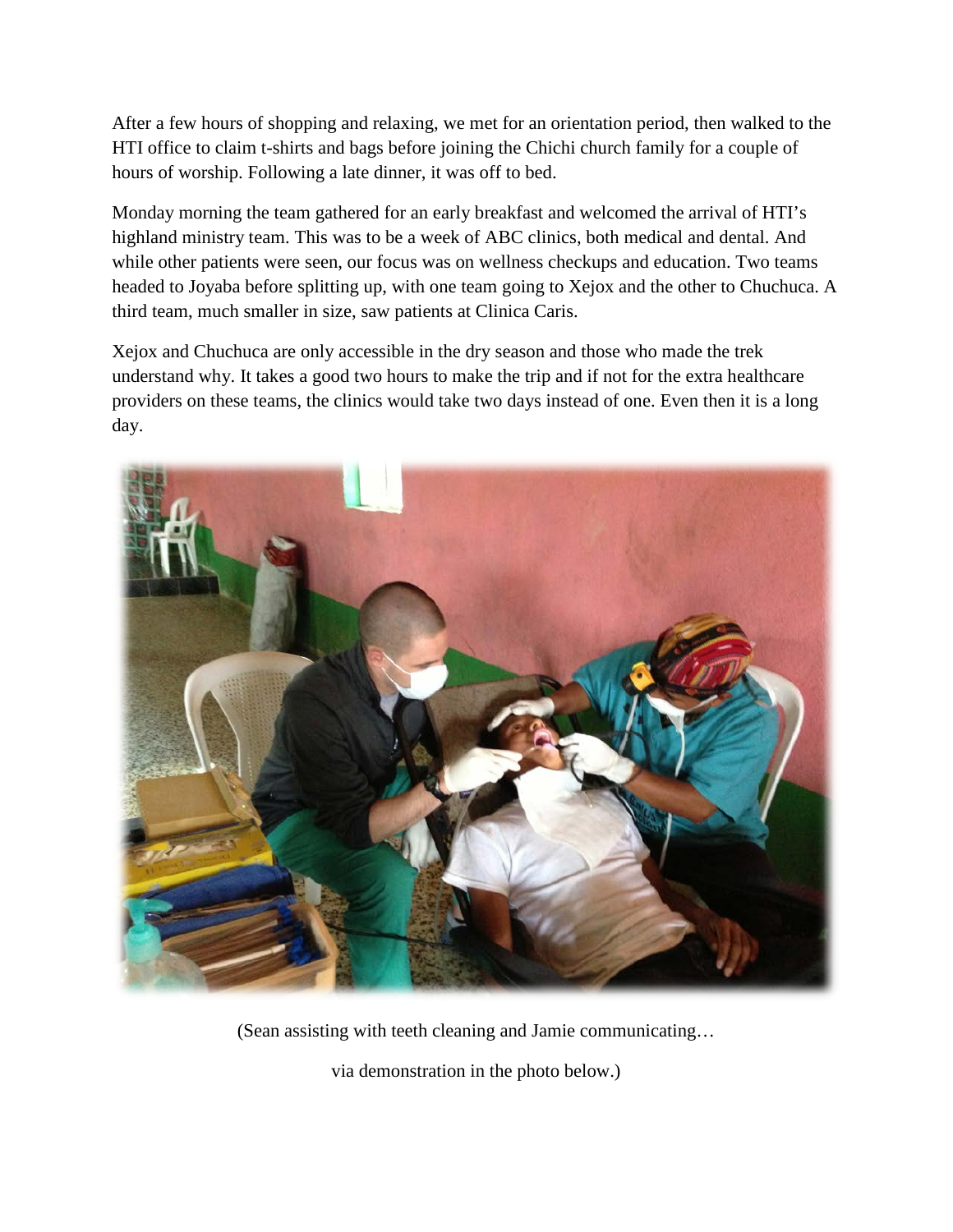

Upon our return to Hotel Santo Tomas, Hannah Sutton received the news that her brother Seth had been placed in ICU in Little Rock and the decision was made to schedule her for a return flight to the states on Tuesday. Rick Harper would travel with her and insure she made her connections and return to Chichi on Tuesday afternoon.

Due to the length of the day, a late supper and a desire to get the dust out of our clothes, hair and ears, we decided to forgo our normal devotional and meeting time. Prayers were lifted on behalf of Hannah and Seth and it was time for lights out.

Rick and Hannah headed out Tuesday morning and we broke into three teams, traveling to Xepocol, Patzite and Mactzul 3. Hannah made is safely to Little Rock later that evening and Seth was released from the hospital the following week after being diagnosed with a stroke.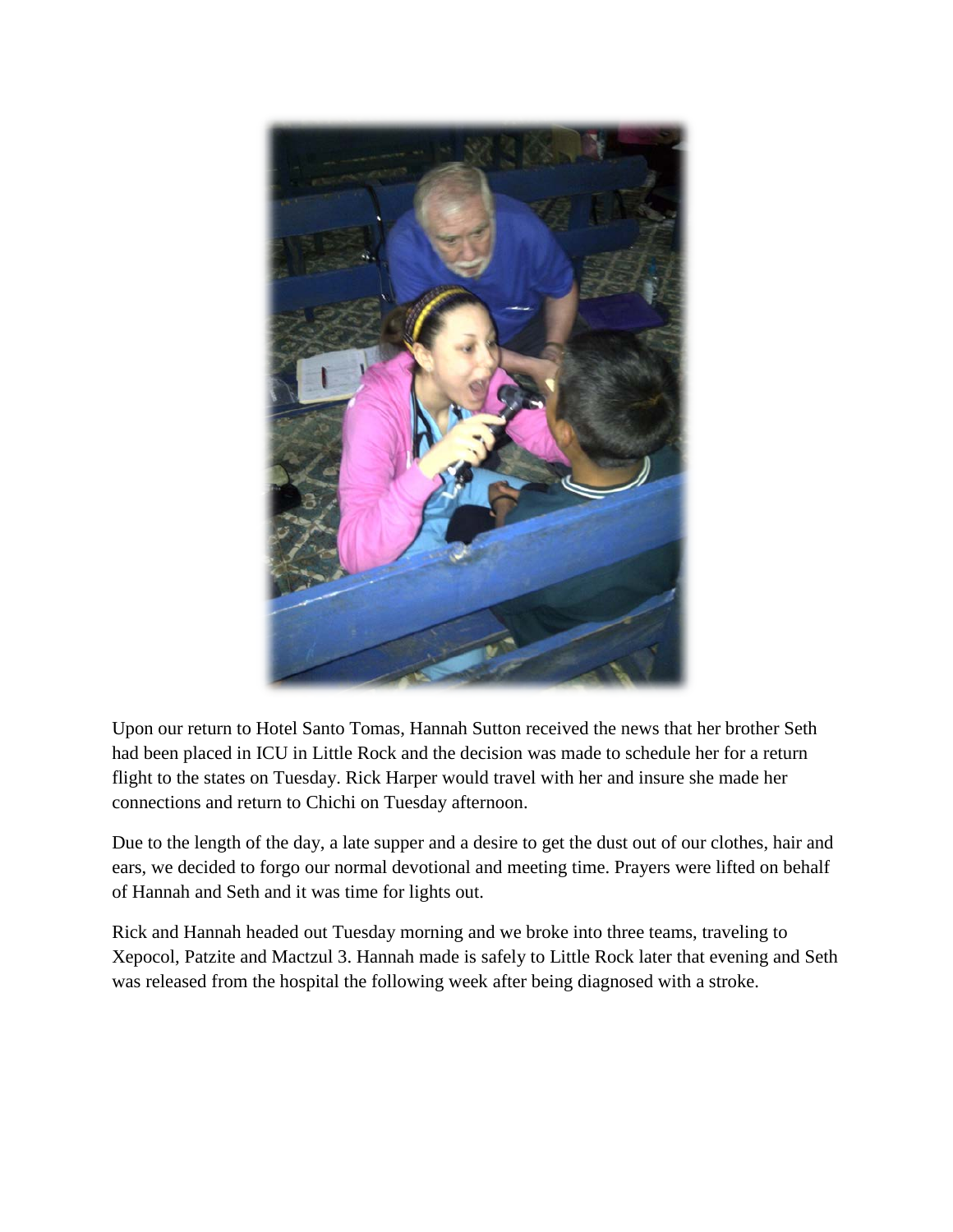All three teams had good days and we began to hit our stride with dental and personal hygiene education. As part of their ABC checkups, the children were required to demonstrate they knew how to wash their hands and brush their teeth properly. Since many of the children spoke very little Spanish, much less English, it took some time to learn the proper phrases and demonstration techniques. Once the children completed their checkups and visited the pharmacy, they were directed to the pila. (Guatemala's answer to a triple sink.) Once there, the children washed their hands and cleaned their nails to the satisfaction of the inspecting student. Afterwards, a few cc's of water, colored with purple food color was injected into their mouths. After rinsing, the children must brush until their teeth are pearly white and all food color is gone.

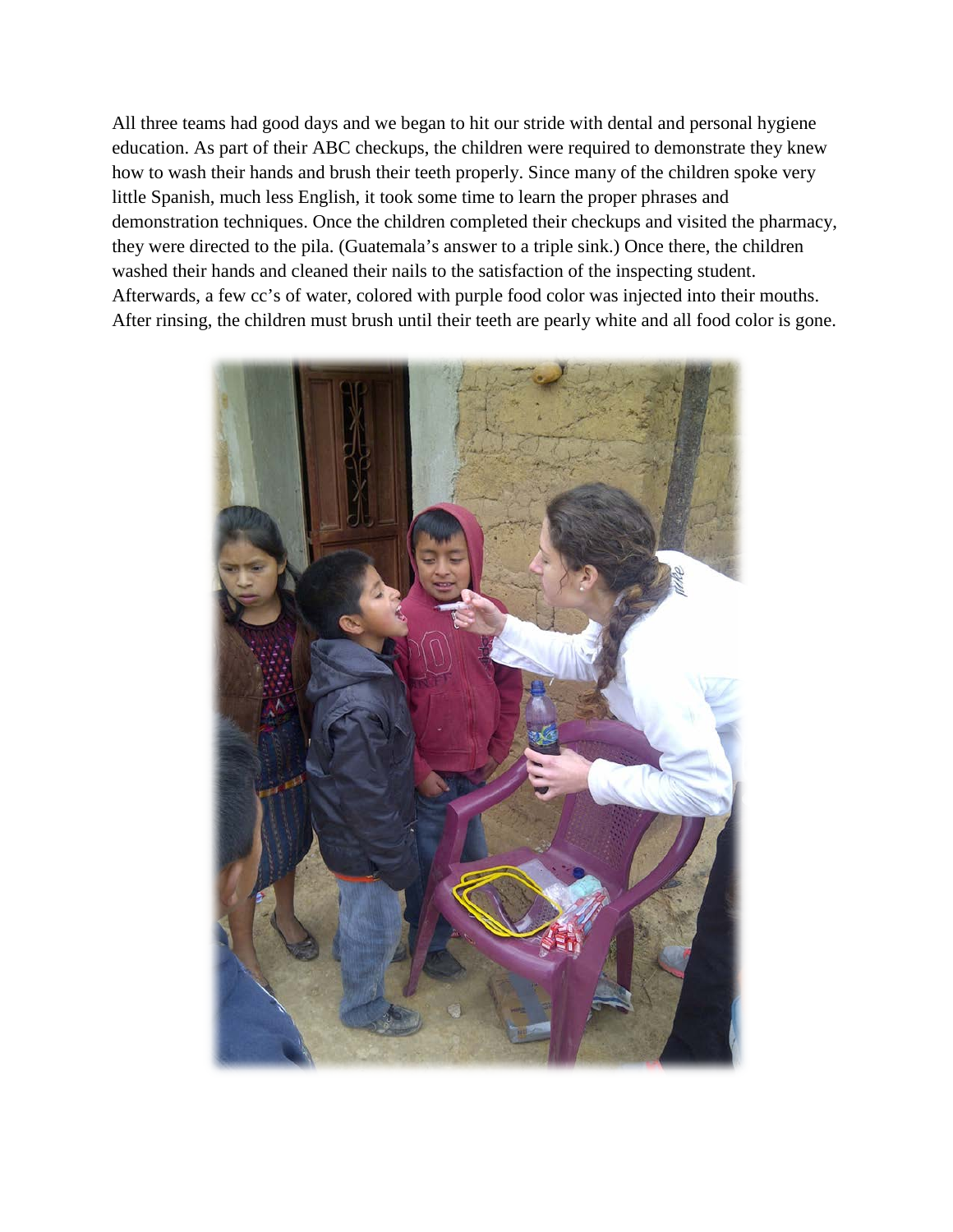

Kemmel decided to break tradition and venture into the unknown on Wednesday by breaking the group into five teams. We would hold ABC clinics in Mactuzl 1, Mactzul 6, La Palma and Xepol, while a dental "only" clinic was held in Chimente. Outside of leaving one box of pharmacy supplies at Clinica Caris, things went off without a hitch. The Mactzul 1 clinic team shared their pharmacy supplies and we were able to cover the needs for Mactzul 6.

Our final day of clinic was Thursday and we returned to a more traditional format and broke down into three teams. One team remained in Chichi, one went to Clinica Caris and team three went to Mactzul 2. By the end of the week, more than three hundred children received the medical and dental checkup and the Harding students saw firsthand how basic care and education impact the lives of a child. Children from communities where we've had the program for many years were noticeably healthier than those where ABC was relatively new. The more mature communities had children whose weight was higher, the children were taller and their teeth had fewer cavities…all signs of improved nutrition and personal hygiene.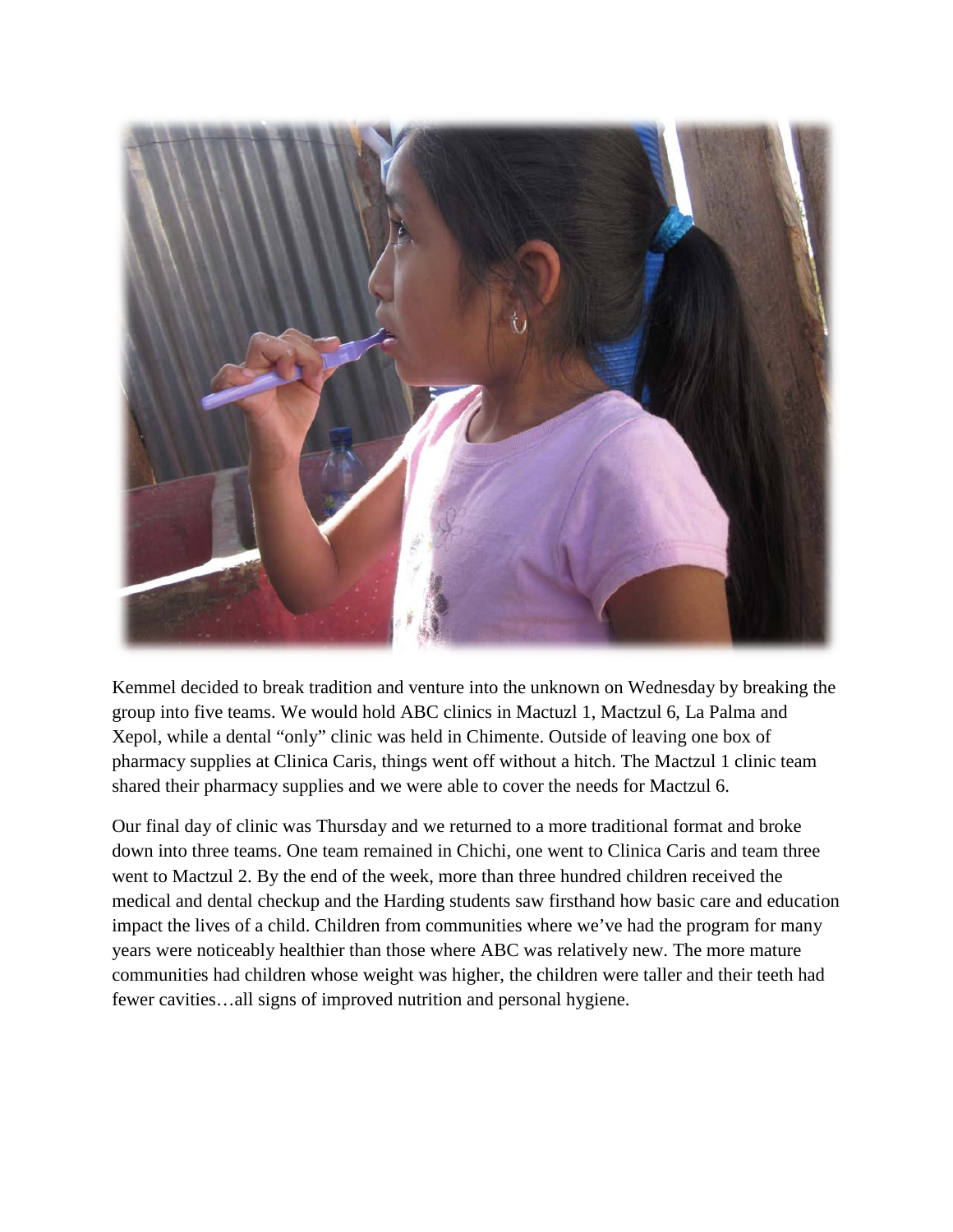Following dinner on Thursday, we enjoyed our final devotional together and shared some of our memories for the week. A few shed tears, a few fought them back and hearts were refreshed. We serve an awesome God and when we are busy serving others, not ourselves, we are a better people.

On Friday morning we traveled to Antigua for a day of R & R. Everyone enjoyed a perfectly beautiful day in Antigua walking around in the market, going bike riding and navigating the cobblestone streets. We enjoyed another meal together at Hotel Antigua and prepared for an early departure, 3:45 AM, for the return trip to the airport. Flights were smooth, though three in our group were held up in US Customs. Hye Jin is from Korea, while Chibuzo and Nnaemeka are from Nigeria. The line for US visitors was longer than others, thus they missed the connection to Little Rock. Nevertheless, they did make the next flight and were safely in Searcy that evening.